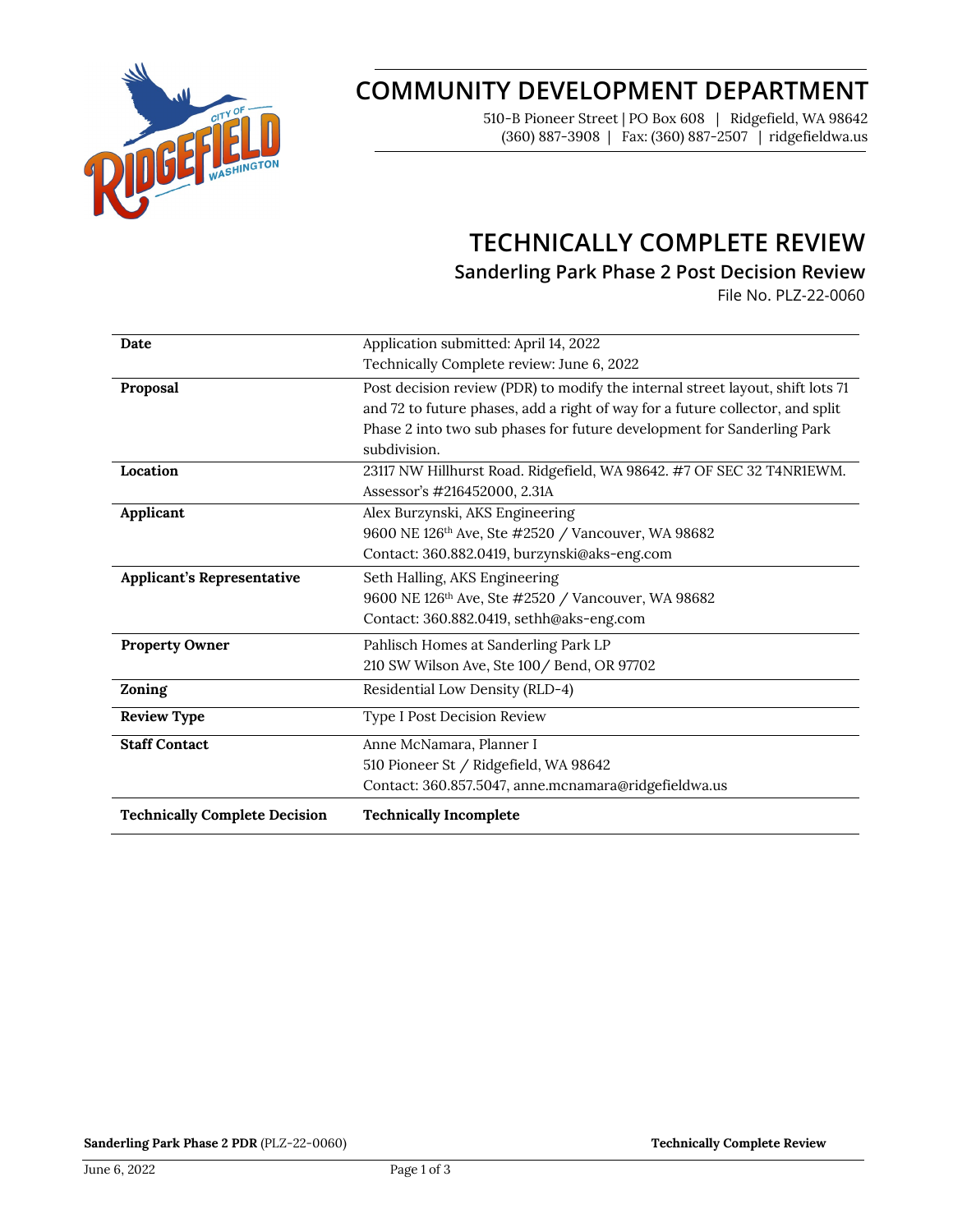## **I. TECHNICALLY COMPLETE INVENTORY**

## A. RDC 18.310.050 - Review for technically complete status

*An application is technically complete if it meets the specific application requirements of applicable land use reviews and includes the following:*

*1. A completed, clearly legible, original application form signed by the owner(s) of the property subject to the application or by a representative authorized to do so by written instrument executed by the owner(s) and filed with the application;* 

This requirement is complete.

*2. A legal description supplied by the Clark County survey records division, a title company, surveyor licensed in the State of Washington, or other party approved by the review authority, and current Clark County assessor map(s) showing the property(ies) subject to the application;*

This requirement is complete.

*3. For a Type II - IV process, current Clark County assessor map showing the properties within a 300-foot radius of the subject site as required in Sections 18.310.070 (Type II) and a typed list and set of self-adhesive labels of the names and addresses of owners of all properties within that radius, certified as accurate and complete by the Clark County assessor, a title company, licensed surveyor, or other party approved by the city clerktreasurer;*

This requirement does not apply.

*4. A copy of the pre-application review prepared by the planning director and any required materials resulting from that review;*

This requirement does not apply.

*5. SEPA checklist;*

SEPA review has been completed for this site. The proposed PDR does not require additional SEPA review.

- *6. GIS compatible, or similar format, information including base maps, tax assessor maps, site plan, elevations, and other information requested by the planning director in the pre-application staff review; and* This requirement is complete.
- *7. Payment of all fees required under Chapter 18.060 et seq.*

This requirement is complete.

#### **Findings**

Staff finds that the requirements in RDC 18.310.050 are complete.

### B. Narrative

The applicant submitted a narrative on April 14, 2022.

#### **Findings**

Staff finds that the narrative is technically complete.

### C. Plans

The applicant submitted plans on April 14, 2022.